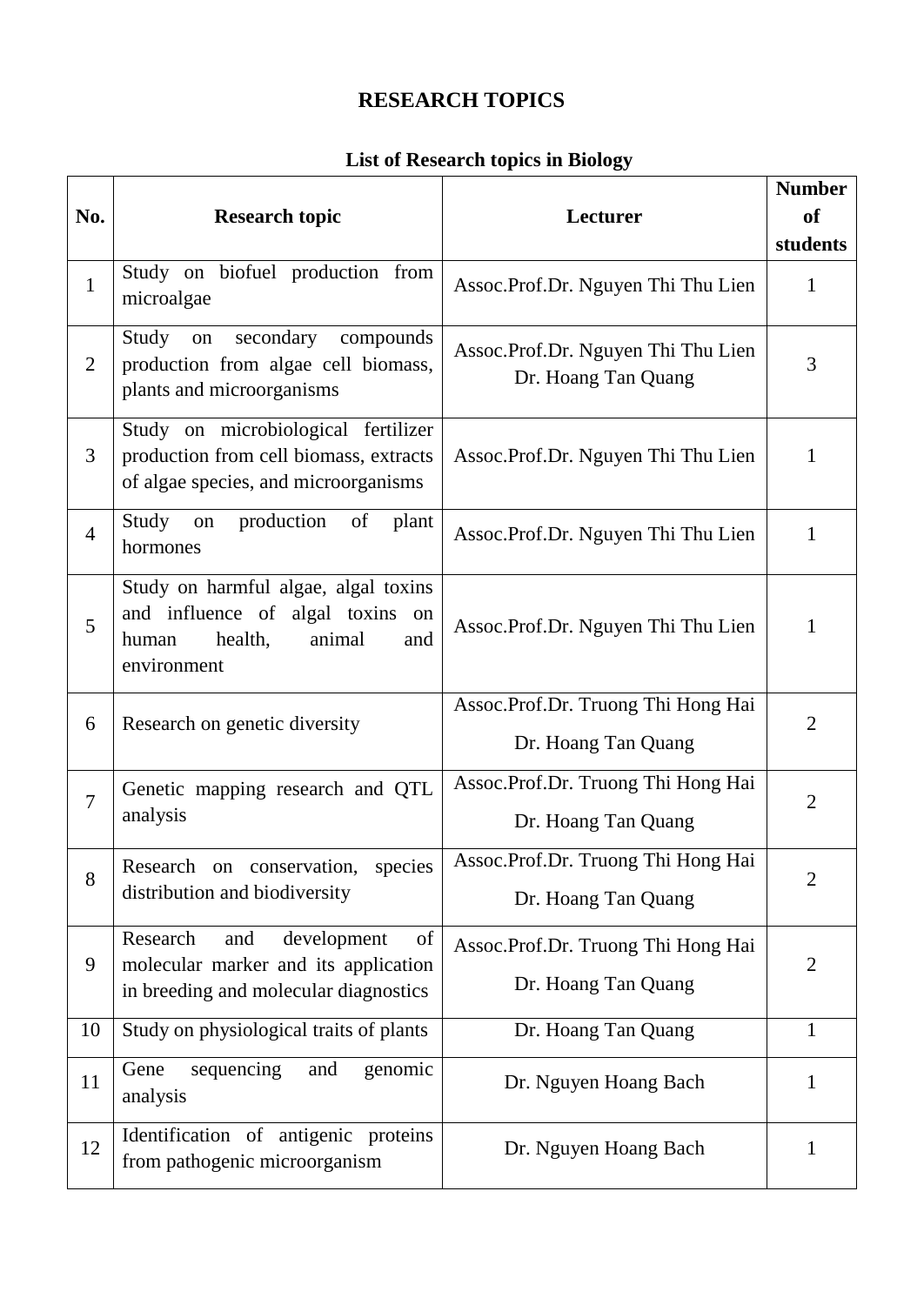| 13 | Research<br>application<br>of<br>and<br>biotechnology<br>of<br>in<br>treatment<br>aquaculture wastewater, control<br>of<br>environment and aquatic epidemics,<br>production of aquatic feeds | Dr. Le Cong Tuan                                                 | 3              |
|----|----------------------------------------------------------------------------------------------------------------------------------------------------------------------------------------------|------------------------------------------------------------------|----------------|
| 14 | Research<br>production<br>of<br>on<br>recombinant protein/enzyme used in<br>agriculture<br>environmental<br>and<br>protection                                                                | Dr. Hoang Tan Quang<br>Dr. Nguyen Duc Huy<br>Dr. Nguyen Xuan Huy | 3              |
| 15 | Study on biological materials                                                                                                                                                                | Dr. Nguyen Thanh Tung                                            | $\mathbf{1}$   |
| 16 | Research on isolation and culture of<br>stem cells                                                                                                                                           | Dr. Nguyen Thanh Tung                                            | $\mathbf{1}$   |
| 17 | Study on disease<br>mechanism<br><sub>on</sub><br>animal models                                                                                                                              | Dr. Nguyen Thanh Tung                                            | $\mathbf{1}$   |
| 18 | Study on morphological variability<br>and genetics                                                                                                                                           | Assoc.Prof.Dr Tran Quoc Dung<br>Dr. Hoang Tan Quang              | $\overline{2}$ |
| 19 | Edible vaccine                                                                                                                                                                               | Dr. Nguyen Xuan Huy                                              | $\mathbf{1}$   |
| 20 | Production of recombinant protein<br>from transgenic rice cell suspension<br>culture                                                                                                         | Dr. Nguyen Xuan Huy                                              | 1              |
| 21 | RNAi technology to knock down<br>genes coding effector of Meloidogyne<br>graminicola in rice                                                                                                 | Dr. Nguyen Xuan Huy                                              | 1              |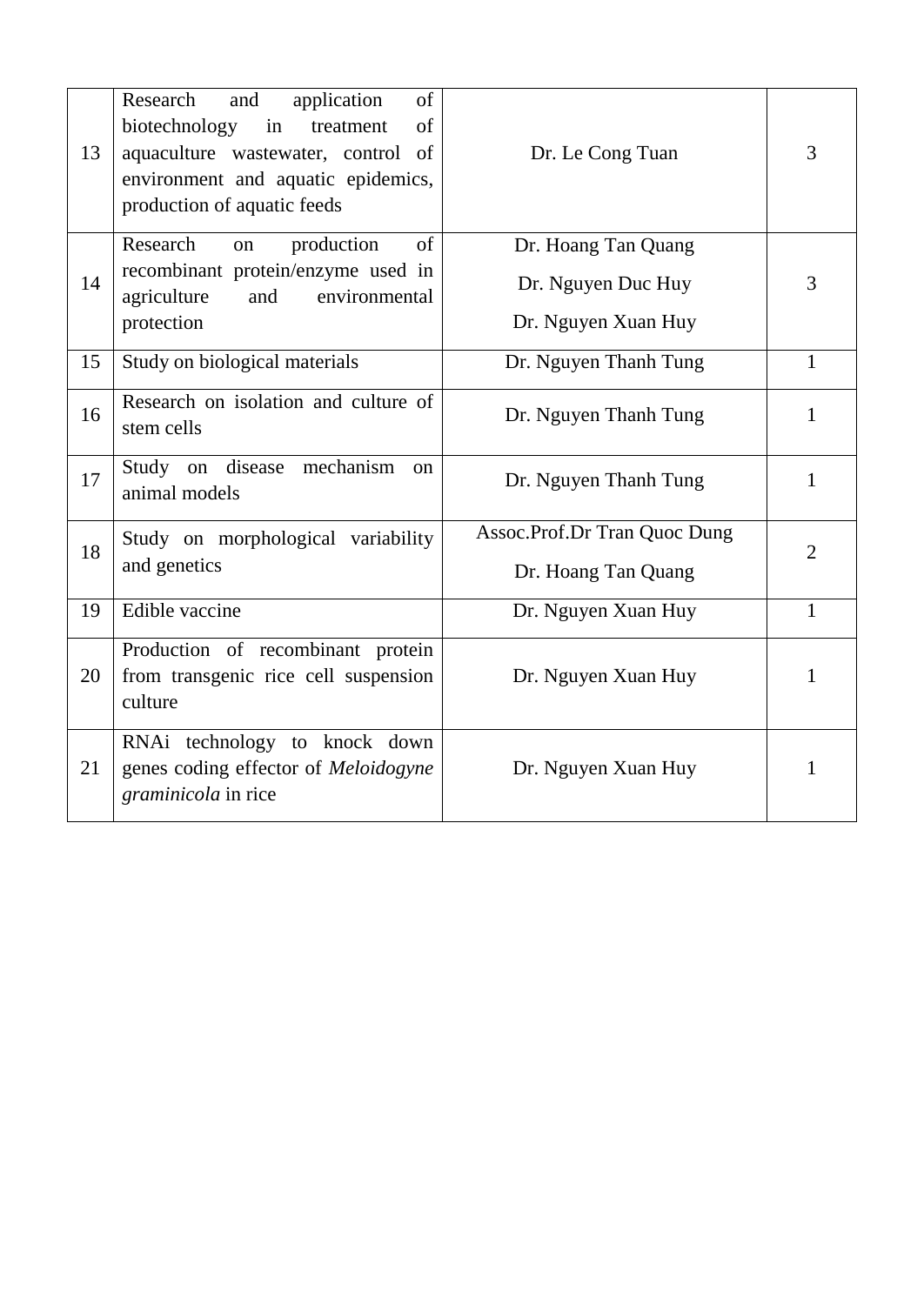| List of Research topics in Organic agriculture |  |  |  |
|------------------------------------------------|--|--|--|
|------------------------------------------------|--|--|--|

| No.            | <b>Research interest</b>                                                                                                                                                                                                                                                                              | Lecturer                                                               |                                                                                                                                                                                                                                                                                            | <b>Number</b> |
|----------------|-------------------------------------------------------------------------------------------------------------------------------------------------------------------------------------------------------------------------------------------------------------------------------------------------------|------------------------------------------------------------------------|--------------------------------------------------------------------------------------------------------------------------------------------------------------------------------------------------------------------------------------------------------------------------------------------|---------------|
|                | <b>Research topic</b>                                                                                                                                                                                                                                                                                 |                                                                        |                                                                                                                                                                                                                                                                                            | of students   |
| $\mathbf{1}$   | Biological control of<br>plant pests<br>Biology and ecology<br>of pests and their<br>natural enemies<br>Insect resistant<br>varieties<br>Integrated pest<br>management (IPM)<br>Herbal medicine to<br>control pests<br>Adapting and<br>mitigating climate<br>change in crop<br>production             | Prof.Dr. Tran Dang<br>Hoa<br>(tdanghoa@hueuni.<br>edu.vn)              | Study on using natural enemies<br>as biological control agents to<br>control insect pest in Organic<br>agriculture<br>Study on integrated pest<br>management based on ecology<br>in Organic agriculture<br>Study on natural products and<br>botanical pesticides in Organic<br>agriculture | 3             |
| $\overline{2}$ | Plant nutrition<br>Soil fertility<br>Soil environment<br>Environmental impact<br>assessment                                                                                                                                                                                                           | Prof.Dr. Hoang Thi<br>Thai Hoa<br>(hoangthithaihoa@<br>huaf.edu.vn)    | Soil fertility and fertilizer<br>management in organic<br>agriculture                                                                                                                                                                                                                      | 1             |
| 3              | Production of organic<br>fertilizer, micro<br>organic fertilizer<br>Impact of organic<br>fertilizers on<br>productivity and<br>quality of vegetables,<br>fruit trees and short-<br>term industrial crops<br>Breeding disease-<br>resistant varieties<br>used in organic<br>agricultural<br>production | Assoc.Prof.Dr.<br>Truong Thi Hong<br>Hai<br>(tthhai@hueuni.edu<br>(vn) | Soil fertility and fertilizer<br>management in organic<br>agriculture<br>Soil fertility and fertilizer<br>management in organic<br>agriculture<br>Soil fertility and fertilizer<br>management in organic<br>agriculture                                                                    | 3             |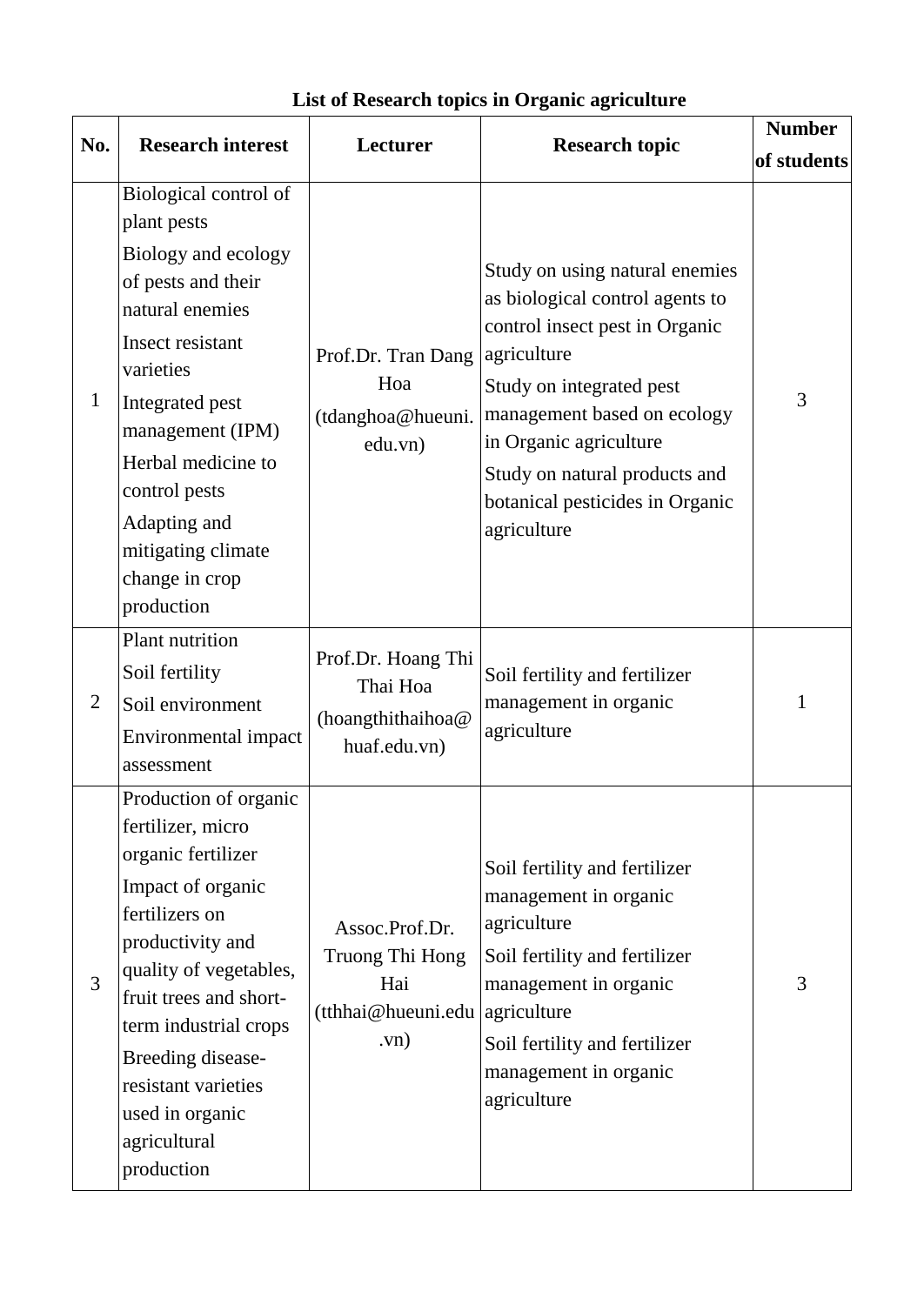| No.            | <b>Research interest</b>                                                                                                                                                                                                                                                                                                                                                                                                               | Lecturer                                                                                  | <b>Research topic</b>                                                                                                                                                                                                                                                                                                                                                                                      | <b>Number</b><br>of students |
|----------------|----------------------------------------------------------------------------------------------------------------------------------------------------------------------------------------------------------------------------------------------------------------------------------------------------------------------------------------------------------------------------------------------------------------------------------------|-------------------------------------------------------------------------------------------|------------------------------------------------------------------------------------------------------------------------------------------------------------------------------------------------------------------------------------------------------------------------------------------------------------------------------------------------------------------------------------------------------------|------------------------------|
| $\overline{4}$ | Aquaculture<br>Environmental and<br>waste management in<br>aquaculture                                                                                                                                                                                                                                                                                                                                                                 | Assoc.Prof.Dr.<br>Nguyen Duy<br><b>Quynh Tram</b><br>(nguyenduyquynhtr<br>am@huaf.edu.vn) | Utilization of Herbs in<br>aquaculture<br>Investigation and application the<br>probiotics in aquaculture                                                                                                                                                                                                                                                                                                   | $\overline{2}$               |
| 5              | Research on<br>application of<br>biological products to<br>inhibit ethylene<br>biosynthesis, which<br>aim to reduce the<br>damage rate and<br>prolong the<br>preservation time of<br>vegetables after<br>harvest to serve<br>domestic consumption<br>and export<br>Synchronized<br>scientific and<br>technological<br>solutions in<br>preserving and<br>processing some<br>agricultural products<br>to ensure food safety<br>standards | Assoc.Prof.Dr.<br>Nguyen Van Toan<br>(nguyenvantoan@h<br>uaf.edu.vn)                      | Research on application of<br>biological products to inhibit<br>ethylene biosynthesis which aim<br>to reduce the damage rate and<br>prolong the preservation time of<br>vegetables after harvest to serve<br>domestic consumption and<br>export<br>Synchronized scientific and<br>technological solutions in<br>preserving and processing some<br>agricultural products to ensure<br>food safety standards | $\overline{2}$               |
| 6              | Soil minerals<br>Adsorption and<br>desorption of soil<br>nutrition<br>Soil erosion and<br>degradation;<br>improvement solution<br>for soil fertility<br>Soil nutrition kinetic                                                                                                                                                                                                                                                         | Dr. Nguyen Ho<br>Lam<br>(nguyenholam@hu<br>af.edu.vn)                                     | Adsorption and desorption of<br>soils nutrition<br>Development recovery and<br>improvement solutions for soil<br>recession<br>The relationship between<br>physical and chemical<br>characteristics, soil nutritions,<br>development growths, crop                                                                                                                                                          | 4                            |